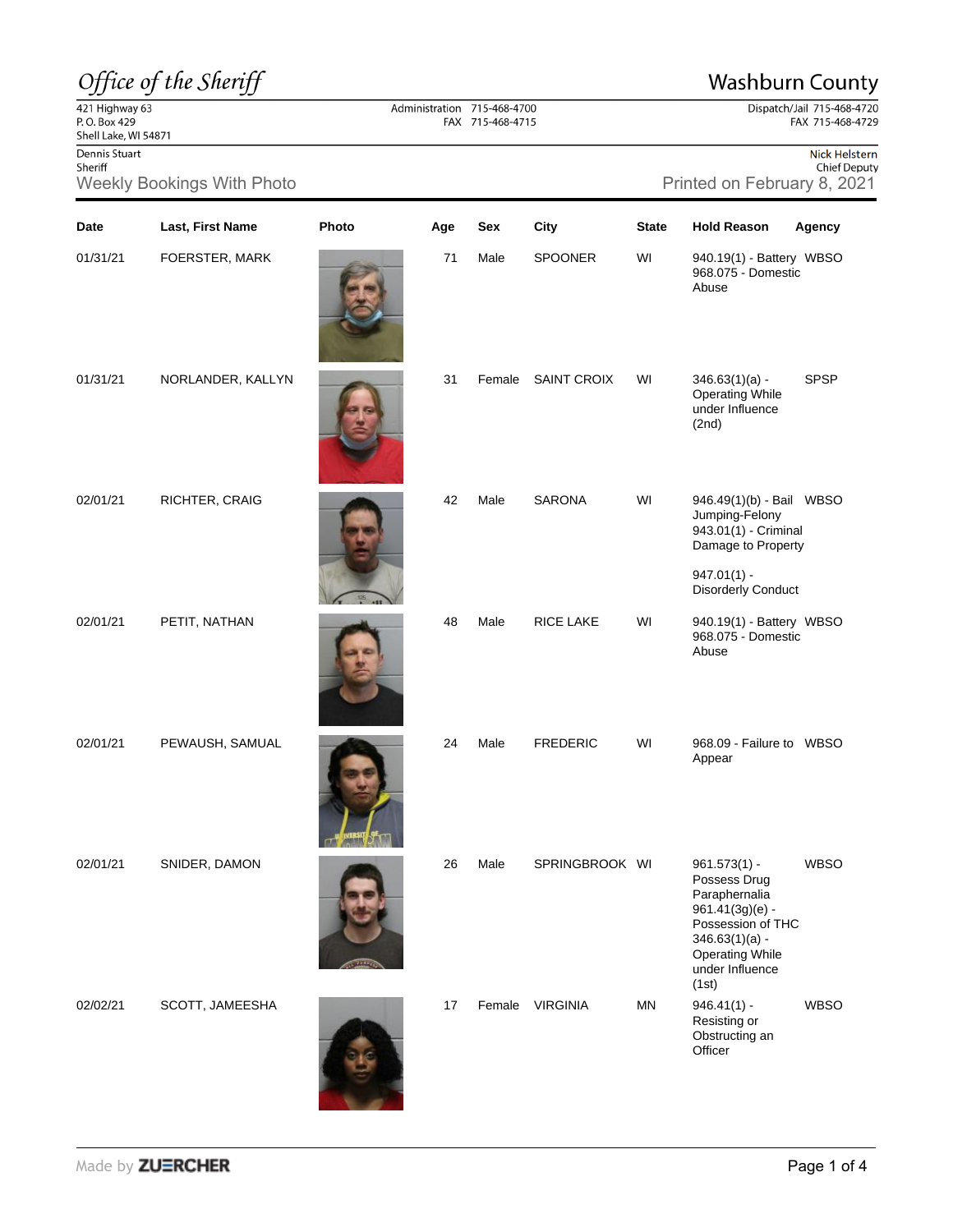| Date     | Last, First Name   | Photo | Age | Sex    | City              | <b>State</b> | <b>Hold Reason</b>                                                                                                                                                                                                                                                         | Agency      |
|----------|--------------------|-------|-----|--------|-------------------|--------------|----------------------------------------------------------------------------------------------------------------------------------------------------------------------------------------------------------------------------------------------------------------------------|-------------|
| 02/02/21 | BRODIE, PAUL       |       | 31  | Male   | PINE CITY         | MN           | $946.41(1) -$<br>Resisting or<br>Obstructing an<br>Officer<br>968.09 - Failure to<br>Appear                                                                                                                                                                                | SPD         |
| 02/02/21 | PHILIPPI, FREEDOM  |       | 41  | Female | <b>MINONG</b>     | WI           | 961.41(1)(cm)1g - MPD<br>Manufacture/Deliver<br>Cocaine (<= 1g)<br>973.10 - Probation<br>Hold<br>$346.63(1)(a) -$<br><b>Operating While</b><br>under Influence<br>(2nd)<br>$343.44(1)(b) -$<br><b>Operating While</b><br>Revoked<br>$961.573(3)(a) -$<br>Possesion Of Meth |             |
| 02/03/21 | BIRTZER, ANNIQUE   |       | 39  | Female | <b>SHELL LAKE</b> | WI           | $346.63(1)(a) -$<br><b>Operating While</b><br>under Influence<br>(2nd)<br>$941.375(2) -$<br>Throw/Expel Bodily<br>Substances                                                                                                                                               | <b>WBSO</b> |
| 02/03/21 | BEARHEART, MICHAEL |       | 50  | Male   | <b>WEBSTER</b>    | WI           | 948.22(3) - Failure WBSO<br>to Support Child<br>(<120 Days)                                                                                                                                                                                                                |             |
| 02/03/21 | GACKLE, ALICIA     |       | 33  | Female | <b>BARRON</b>     | WI           | $961.573(1) -$<br>Possess Drug<br>Paraphernalia                                                                                                                                                                                                                            | <b>SLPD</b> |
| 02/03/21 | KRANTZ, BEAU       |       | 35  | Male   | SPOONER           | WI           | 785.01 - Contempt SPSP                                                                                                                                                                                                                                                     |             |
| 02/03/21 | THIBEDEAU, JAMIE   |       | 29  | Female | SPRINGBROOK WI    |              | $343.44(1)(b) -$<br><b>Operating While</b><br>Revoked                                                                                                                                                                                                                      | <b>WBSO</b> |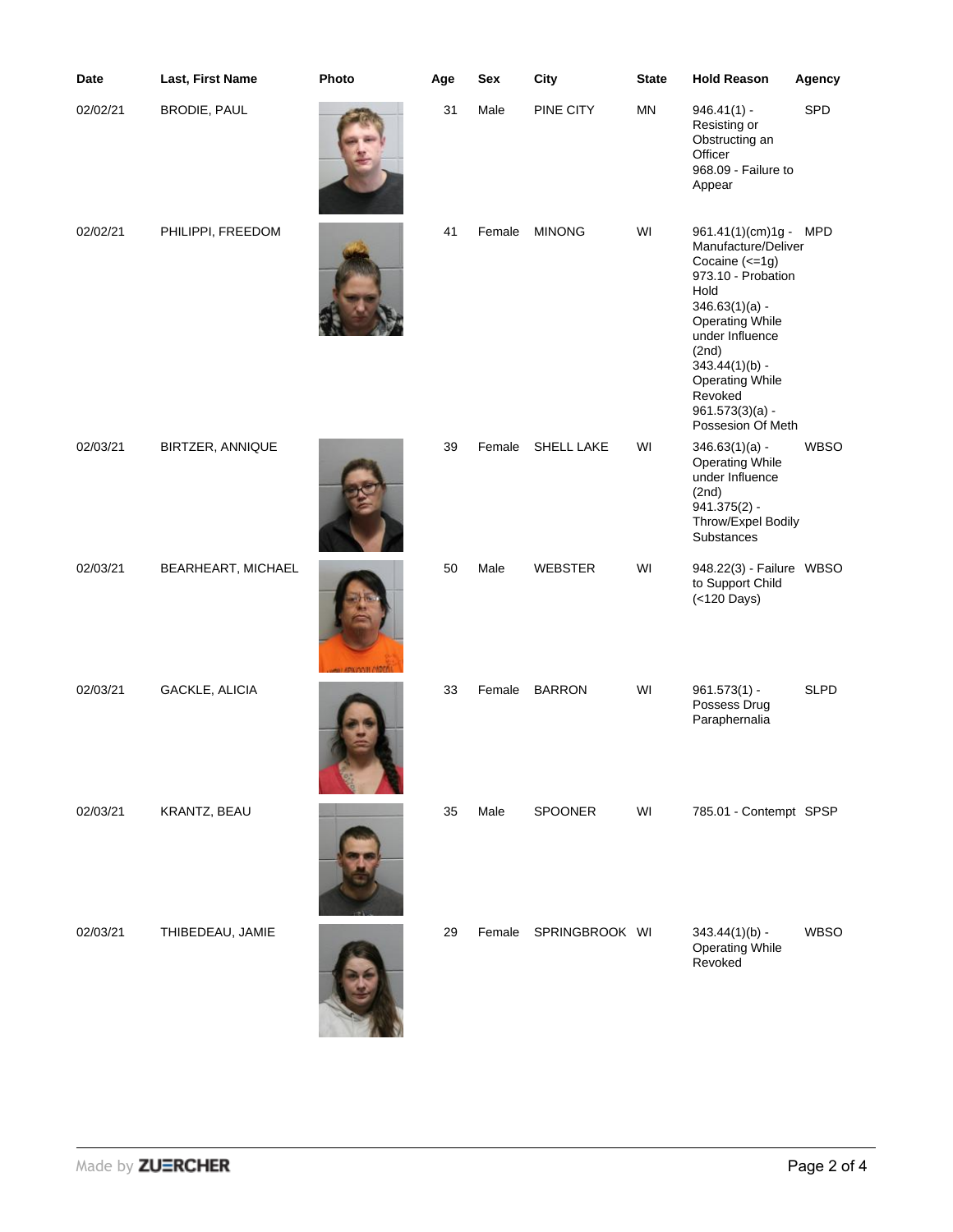| Date     | Last, First Name        | Photo | Age | Sex    | City           | <b>State</b> | <b>Hold Reason</b>                                                                                                                                                                                                                                              | Agency      |
|----------|-------------------------|-------|-----|--------|----------------|--------------|-----------------------------------------------------------------------------------------------------------------------------------------------------------------------------------------------------------------------------------------------------------------|-------------|
| 02/04/21 | LENTZ, TYLER            |       | 31  | Male   | <b>EYOTA</b>   | <b>MN</b>    | $961.41(3g)(g)$ -<br>Possession of<br>Methamphetamine                                                                                                                                                                                                           | Other Co.   |
| 02/05/21 | CLARK, JOHN             |       | 36  | Male   | <b>MINONG</b>  | WI           | 940.19(1) - Battery SPD<br>943.14(2) - Criminal<br>trespass to<br>dwellings.<br>943.01(1) - Criminal<br>Damage to Property<br>$948.03(2)(b) -$<br>Physical Abuse of a<br>Child-Intentionally<br>Cause Harm<br>968.09 - Failure to<br>Appear                     |             |
| 02/05/21 | TALBERT, MARY           |       | 62  | Female | SPOONER        | WI           | $343.44(1)(b) -$<br><b>Operating While</b><br>Revoked                                                                                                                                                                                                           | SPD         |
| 02/05/21 | MELTON, CHASE           |       | 22  | Male   | SPRINGBROOK WI |              | $346.63(1)(a) -$<br><b>Operating While</b><br>under Influence<br>(1st)<br>$346.63(1)(b) -$<br>Operating with PAC<br>.10 or More (1st)                                                                                                                           | <b>WBSO</b> |
| 02/05/21 | WEBER, ROBERT           |       | 32  | Male   | SHELL LAKE     | WI           | $946.41(1) -$<br>Resisting or<br>Obstructing an<br>Officer<br>$947.01(1) -$<br><b>Disorderly Conduct</b><br>968.09 - Failure to<br>Appear                                                                                                                       | <b>SLPD</b> |
| 02/06/21 | <b>BURNS, CHRISTINA</b> |       | 41  |        | Female SPOONER | WI           | $947.01(1) -$<br><b>Disorderly Conduct</b>                                                                                                                                                                                                                      | SPD         |
| 02/06/21 | TAYLOR, CHRISTOPHER     |       | 35  | Male   | <b>ASHLAND</b> | WI           | 973.10 - Probation WBSO<br>Hold<br>$346.63(1)(a) -$<br><b>Operating While</b><br>under Influence<br>(2nd)<br>$343.44(1)(b) -$<br><b>Operating While</b><br>Revoked<br>$961.41(3g)(e) -$<br>Possession of THC<br>$961.573(1) -$<br>Possess Drug<br>Paraphernalia |             |